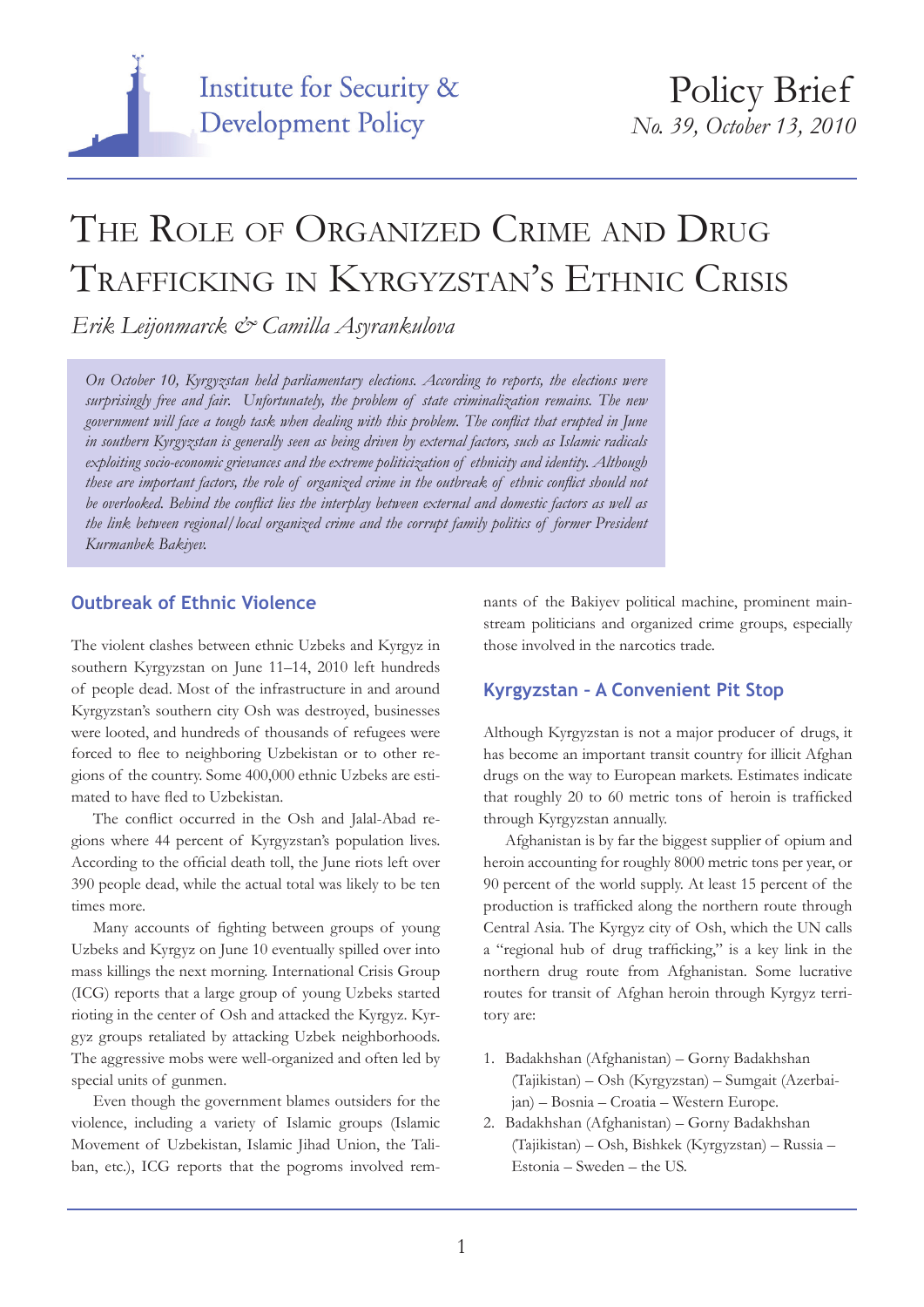

3. Badakhshan (Afghanistan) – Gorny Badakhshan (Tajikistan) – Osh, Bishkek (Kyrgyzstan) – Russia – Shulyai (Latvia) – Europe.

The drug trafficking routes that go through the Tajik-Kyrgyz border and reach Russia are not easy to track because they spread to smaller channels passing via several Russian cities. Then the routes meet in Moscow and head further to Europe.

Corruption on the state borders makes tracking of those routes difficult. Since Kurmanbek Bakiyev's downfall in April 2010, the amount of drugs seizures has increased. According to the latest reports, more than four tons of drugs were seized in early September 2010 alone. When Bakiyev was in power he dismantled the UNODC-backed Drug Control Agency (DCA) within the Internal Ministry of Kyrgyzstan in October 2009. This move can only be explained by strong state-crime cooperation and attempts to broaden the room for smuggling and corruption.

According to experts, instability in Kyrgyzstan and Tajikistan is advantageous to regional drug warlords and criminal networks. It is speculated that regional drug smugglers used the rioting as an opportunity to transport large amounts of drugs through the border. Although there is no concrete evidence of this, it is well known that drug and crime warlords have an interest in creating political and social instability where corrupt and weak state institutions are in control. In other words, regional and local mafia could potentially benefit from a semi-autonomous, semi-criminal anarchic southern Kyrgyzstan.

#### **Bakiyevs' Ace of Crime**

Kyrgyzstan's unstable political situation following the April revolution and the ensuing power crisis was obviously a convenient framework for regional and local criminal groups to challenge the stability in the south and the authority of the interim government.

While the causes of the ethnic turmoil in June are still under investigation, both Kyrgyz officials and the international community link the violence to the overthrow of President Kurmanbek Bakiyev. Researchers Andrew Bond and Natalie Koch, point out that organized crime was an issue also under the country's first president Askar Akayev, but the regime change in March 2005 marked a dramatic

shift in state-crime relations. It was at that time that local criminal groups infiltrated Kyrgyzstan's political establishment on an unprecedented scale.

The new president Kurmanbek Bakiyev and members of his family soon established control over locally organized crime networks and main drug-trafficking routes through southern Kyrgyzstan. The now ex-president's younger son Maxim Bakiyev was previously in charge of Kyrgyzstan's Central Agency for Development, Investment, and Innovation embracing the country's long-standing trend of nepotism and state-level corruption. Several days after the June turmoil with an Interpol arrest warrant for sponsoring and organizing ethnic turbulence, he was detained by the British Border Agency officials at a small airport near Farnborough in Hampshire. Since then, British officials have refused to extradite him to Kyrgyzstan. The ex-president's brother Akhmat was ostensibly involved in drug and criminal enterprises in the southern Kyrgyzstan, while his second brother Zhanysh was regularly handling intimidation practices against the president's political opponents.

Erkin Mamkulov, a government official, stresses that Akhmat Bakiyev used to control local criminality and drug smuggling businesses: "It is quite fair to say that unrest, pogroms and killings- destabilization in the country is convenient for those who support anarchy, including local drug lords. That is why during the latest ethnic clashes it could definitely be possible that the Bakiyevs' used all their means including their connections with drug lords." Moreover, the current government is claiming that Islamists were directly involved in destabilizing southern Kyrgyzstan. They also stated that Bakiyev's relatives sponsored their [Islamists] activities during several days of mass killings in and around Osh. However, these allegations have not been proven.

Even though the fusion of political and criminal forces preceded the rule of Bakiyev, the problems grew worse during his rule. The pre election interim government (under President Roza Otunbayeva) acted carelessly during and after the June event and has been either unsuccessful or unwilling to securitize the problem to the degree necessary. Many experts are still concerned about the criminal links among some politicians that are in power today.